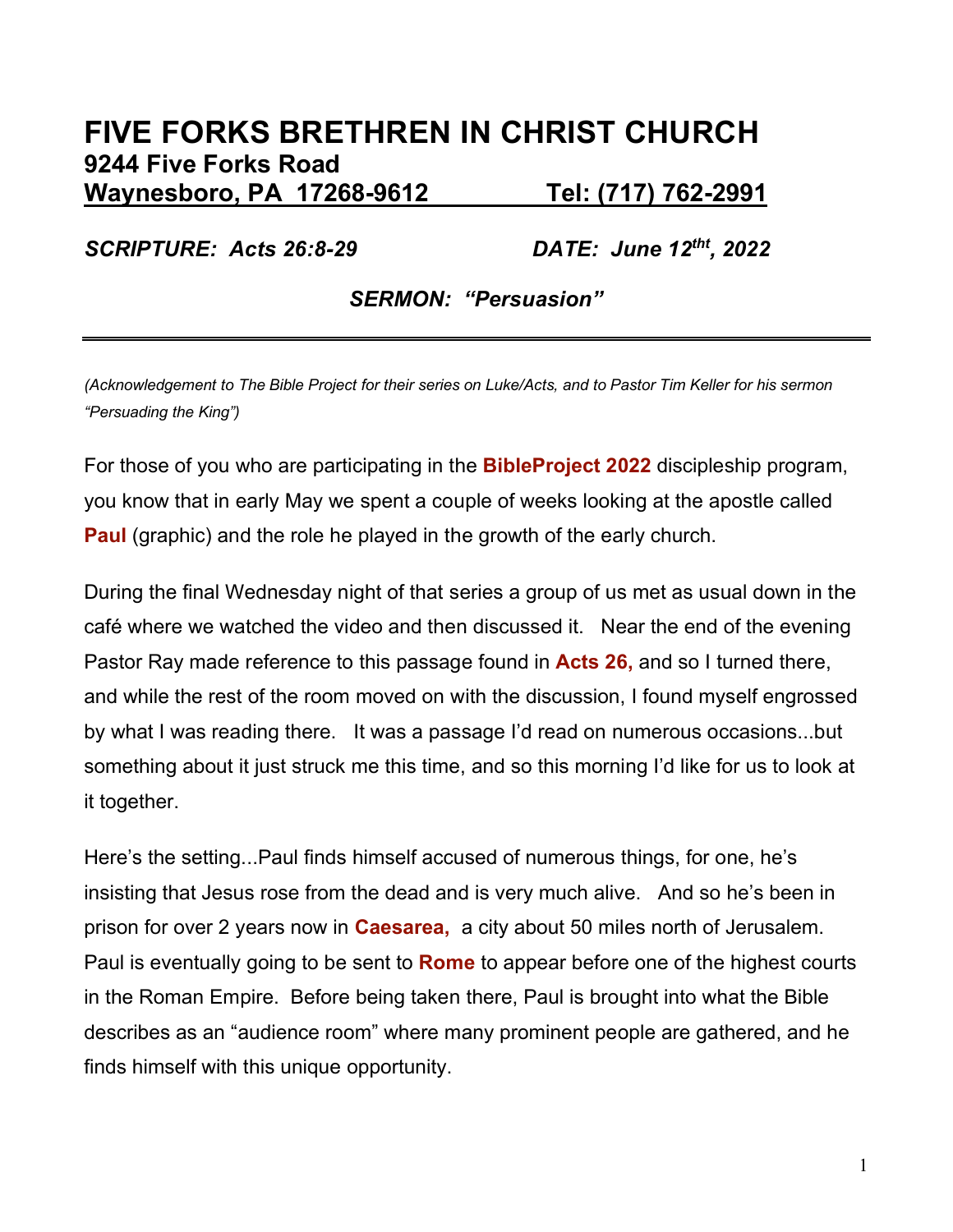We're going to pick up in verse 8, where we find Paul asking those in the room this question:

### **Acts 26:8-29 Why should any of you consider it incredible that God raises the dead?**

**"I too was convinced that I ought to do all that was possible to oppose the name of Jesus of Nazareth. And that is just what I did in Jerusalem. On the authority of the chief priests I put many of the saints in prison, and when they were put to death, I cast my vote against them. Many a time I went from one synagogue to another to have them punished, and I tried to force them to blaspheme. In my obsession against them, I even went to foreign cities to persecute them. <sup>12</sup> "On one of these journeys I was going to Damascus with the authority and commission of the chief priests. <sup>13</sup> About noon, O King, as I was on the road, I saw a light from heaven, brighter than the sun, blazing around me and my companions. <sup>14</sup> We all fell to the ground, and I heard a voice saying to me in Aramaic, 'Saul, Saul, why do you persecute me? It is hard for you to kick against the goads.'**

**<sup>15</sup> "Then I asked, 'Who are you, Lord?'**

**" 'I am Jesus, whom you are persecuting,' the Lord replied. <sup>16</sup> 'Now get up and stand on your feet. I have appeared to you to appoint you as a servant and as a witness of what you have seen of me and what I will show you. <sup>17</sup> I will rescue you from your own people and from the Gentiles. I am sending you to them <sup>18</sup> to open their eyes and turn them from darkness to light, and from the power of Satan to God, so that they may receive forgiveness of sins and a place among those who are sanctified by faith in me.'**

**<sup>19</sup> "So then, King Agrippa, I was not disobedient to the vision from heaven. <sup>20</sup> First to those in Damascus, then to those in Jerusalem and in all Judea, and to the Gentiles also, I preached that they should repent and turn to God and prove their repentance by their deeds. <sup>21</sup> That is why the Jews seized me in the temple courts and tried to kill me. <sup>22</sup> But I have had God's help to this very day, and so I stand here and testify to small and great alike. I am saying nothing beyond what the**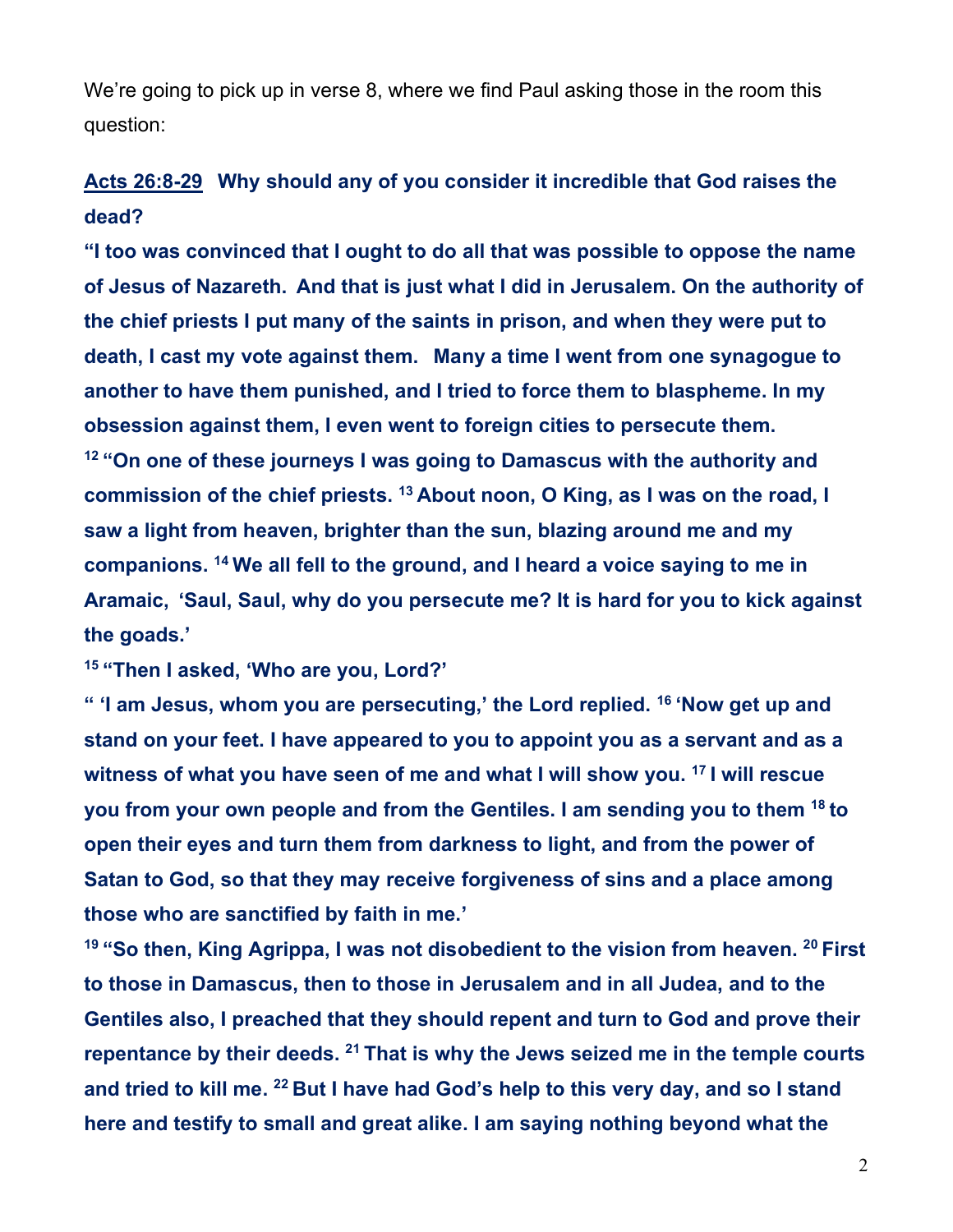**prophets and Moses said would happen— <sup>23</sup> that the Christ would suffer and, as the first to rise from the dead, would proclaim light to his own people and to the Gentiles."**

**<sup>24</sup> At this point Festus interrupted Paul's defense. "You are out of your mind, Paul!" he shouted. "Your great learning is driving you insane." <sup>25</sup> "I am not insane, most excellent Festus," Paul replied. "What I am saying is true and reasonable. <sup>26</sup> The king is familiar with these things, and I can speak freely to him. I am convinced that none of this has escaped his notice, because it was not done in a corner. <sup>27</sup> King Agrippa, do you believe the prophets? I know you do."**

**<sup>28</sup> Then Agrippa said to Paul, "Do you think that in such a short time you can persuade me to be a Christian?"**

**<sup>29</sup> Paul replied, "Short time or long—I pray God that not only you but all who are listening to me today may become what I am, except for these chains."**

It's interesting, when Paul was led into this room, he didn't see this as an opportunity to defend himself against the allegations brought against him, but an opportunity to persuade those in the room to become followers of Jesus.

And King Agrippa is quick to pick up on this isn't he? He basically says to Paul, *"Are you actually trying to persuade me to become a Christian?"* And what's Paul's response?

*"Not just you, but all who are listening to me today"...in this room*...and in *this* room. And in whatever room you find yourself in at this moment.

This morning's message is titled **PERSUASION**...*Paul looking to persuade anyone listening to become a Christian...which means leaving behind our way of doing life and embracing Jesus' way of doing life.*

Now this word persuasion can be a pretty complicated word. If I asked you how someone would go about persuading you to believe something or act on something,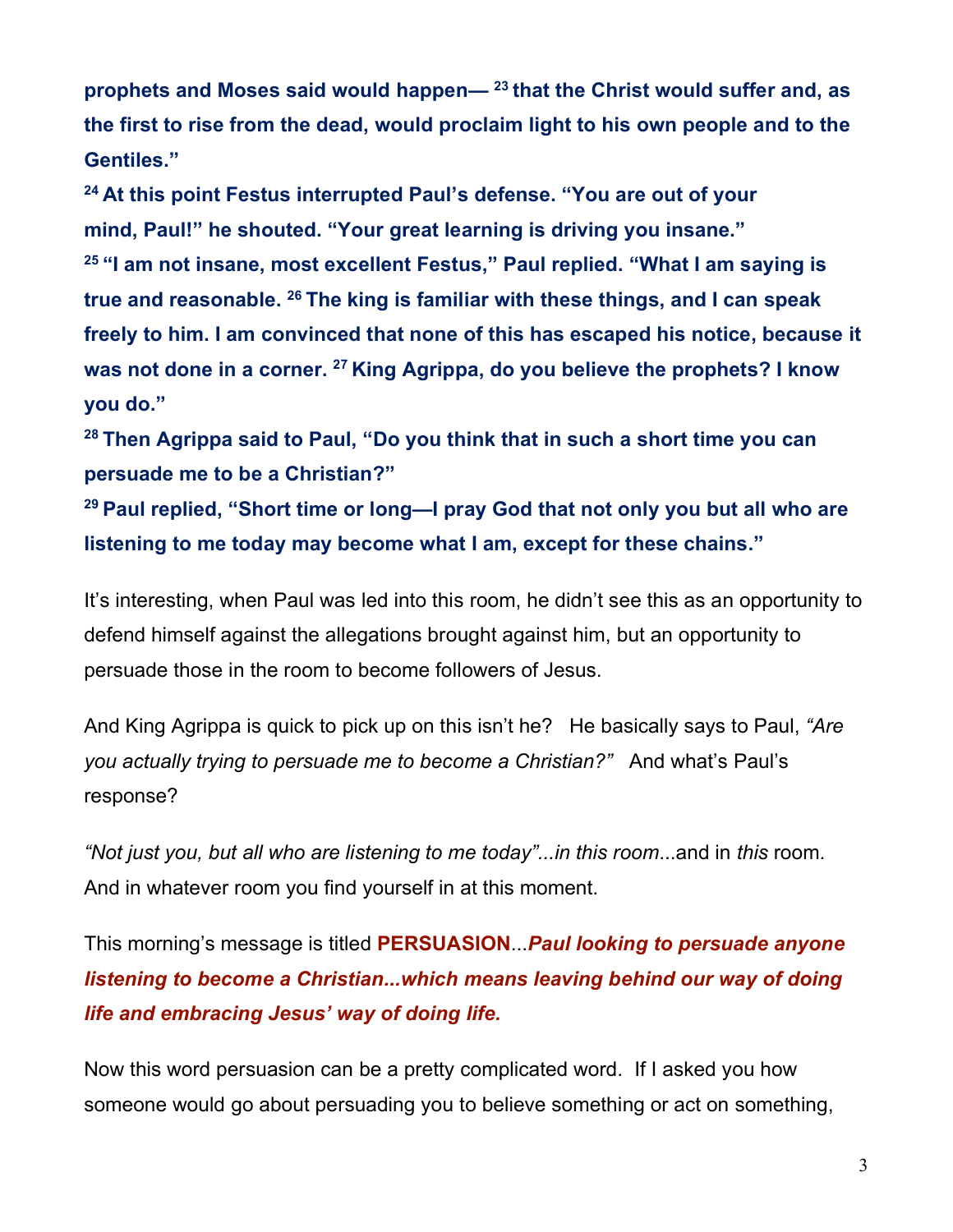you might say, *"Well, make your case. If it's reasonable, better yet if it's prove-able, then, sure, you can persuade me."*

But persuasion isn't as simple as that. Studies show that we are more likely to be persuaded by people who we like...people who tend to think like we think and believe what we believe. On the flip-side, it's difficult for us to be persuaded by those who we don't like, no matter how reasonable or fact-based their argument.

And so Paul persuading Agrippa to become a Christian, you and I persuading our friends and family to leave behind their way of doing life and embracing Jesus' way of doing life can be challenging, and so let's get into it.

There's a lot going on in this passage...this is quite a scene as Paul appears before this elite crowd. As we look at what unfolds in this audience room, I'd like for us to begin by taking a look at **Paul's Backstory**...then I'd like for us to take a close look at **Paul's Approach**...and we'll see that he comes from a number of different angles. And then we'll close as we usually do, with me asking you to consider **Your Next Step** in light of whatever God teaches you this morning.

So first,...

### **1. PAUL'S BACKSTORY**

Back in the first century, there was this group of men and women who began sharing with anyone who would listen about this incredible event that had just taken place: The resurrection of Jesus. And it started a movement, which began in Jerusalem, and then spread throughout neighboring regions.

And Paul, whose Jewish name was Saul, was one who was very much opposed to this fast growing movement. In fact, he was *one of the leaders* of this opposition movement, working tirelessly to find, arrest and in some cases put to death those who were insistent that Jesus was very much alive.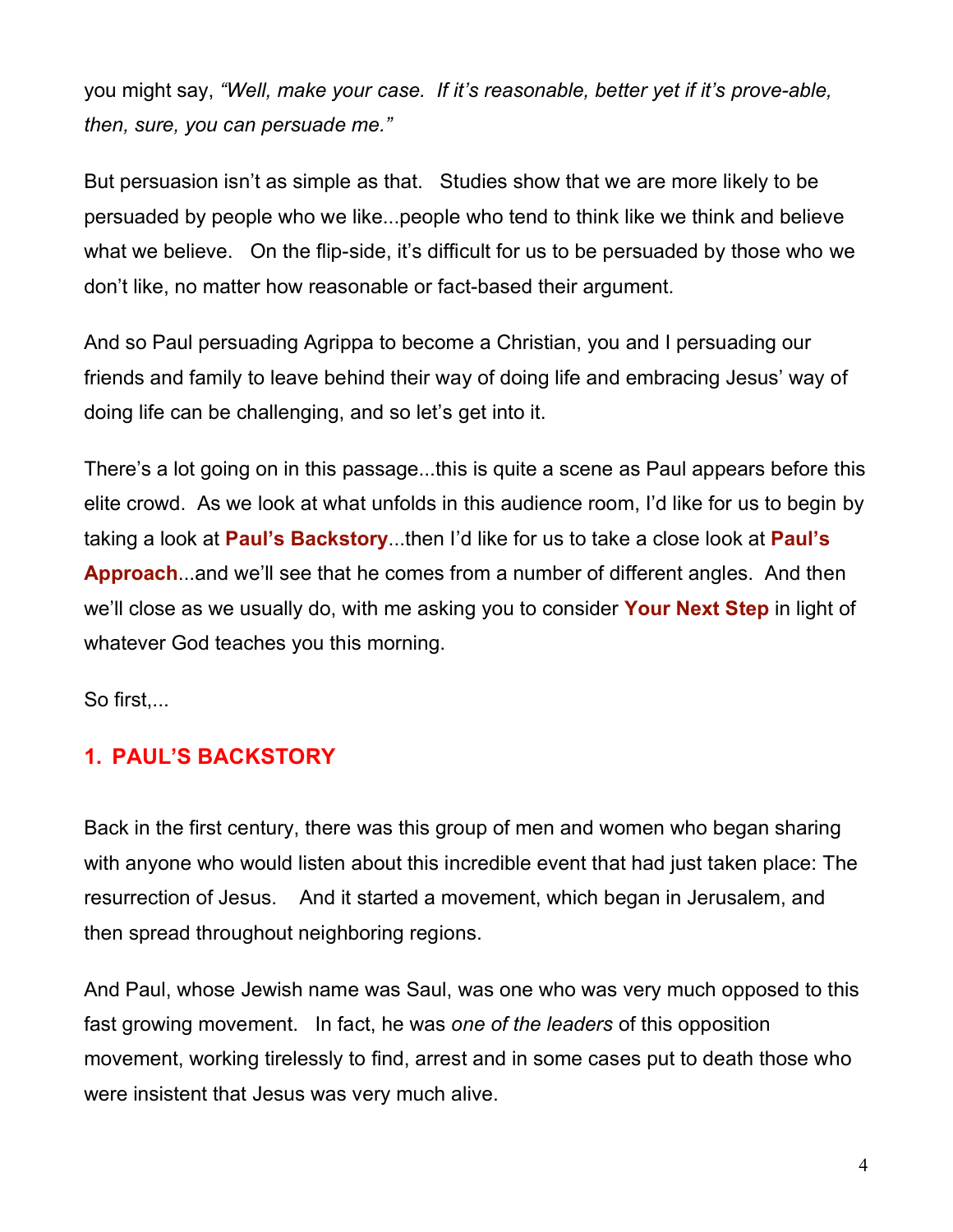Then one day Paul was on the road to a foreign city, looking to hunt down "the Lord's people"...when he had a personal encounter with Jesus. Blinding light, and then, *"Saul, Saul, why do you persecute me...it is hard for you to kick against the goads"*...whatever that means. This encounter changed his life forever.

Paul traveled throughout the Roman Empire telling others about Jesus, and the church continued to grow. Back in Jerusalem however, there were many Jewish leaders who wanted Paul dead because he had changed sides.

In spite of the risk, and the pleading of his friends not to go, Paul returns to Jerusalem, taking some funds that he had collected in order to help the poor in that city. And he's in Jerusalem for close to a week, when he is spotted at the temple. And it says that...

## **Acts 21:30 The whole city was aroused, and the people came running from all directions.**

They seize him and begin beating him, when news about this uproar reaches the ears of the commander of the Roman troops in that area. And so he runs to the scene and when he arrives the Jews stop beating Paul, and the commander gives Paul permission to address the crowd that was just beating on him.

It didn't go well, and so the commander orders that Paul be taken to the barracks where he'll be beaten *by them*, these local Roman authorities. Paul can't win, can he? And just as he's about to be beaten, Paul reveals to the commander that not only is he a Jew, but also a Roman citizen, which alarms the commander, because Roman citizens cannot be punished without being proven guilty of a crime. And so Paul is able to avoid another beating.

Eventually Paul is taken to Caesarea, the location of the Roman headquarters in that region. And there Paul stayed for the next two years, and brings us to this morning's Bible passage.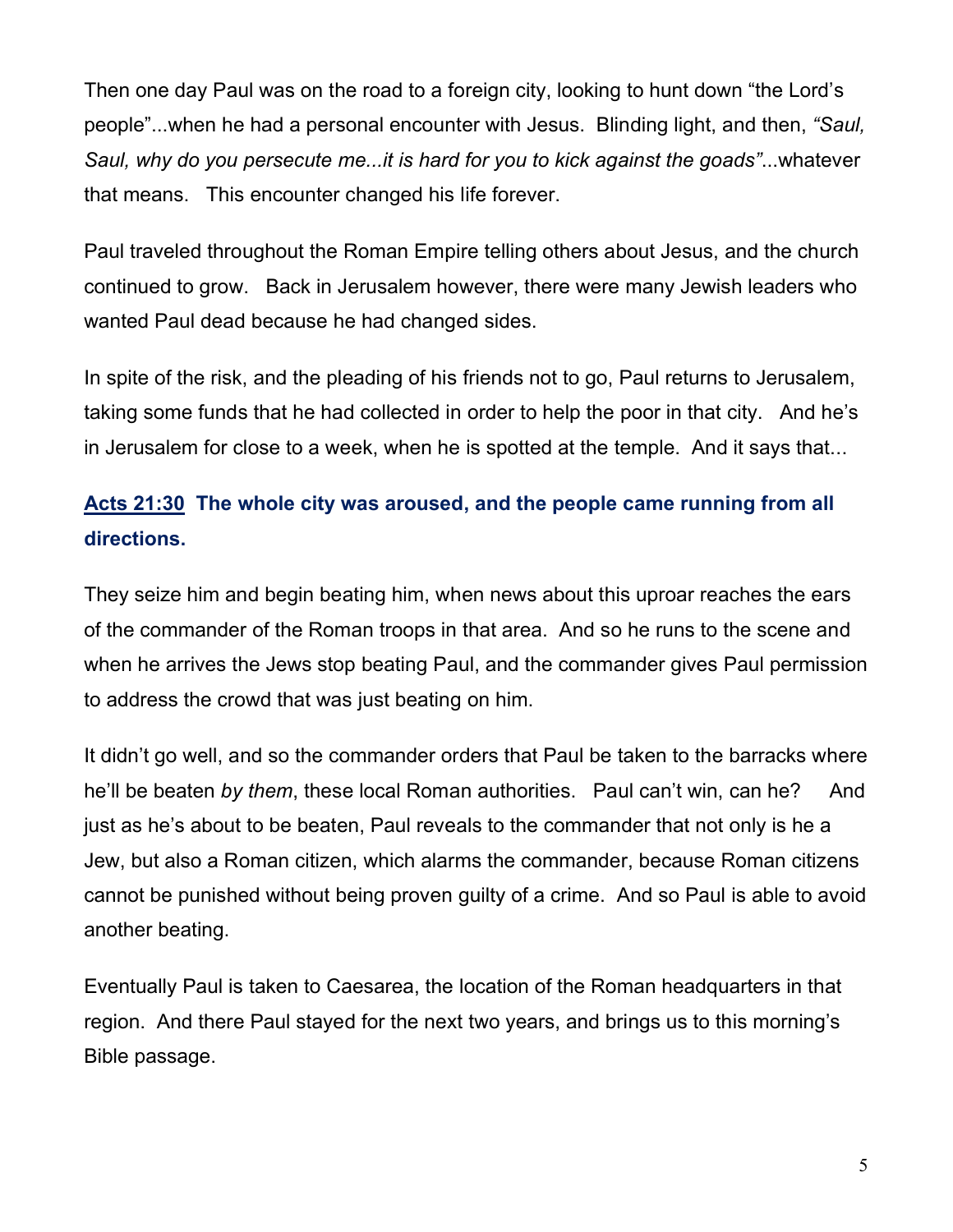Here are the people whose names you will want to know. **Festus**, is the **newly appointed Roman Governor** there in Caesarea. He meets with Paul, who indicates that as a Roman citizen, he wants his case to be heard in Rome by a Roman court.

But now Festus is going to have to write something up, a case, a statement of the issues that will be sent on to Rome to give them some idea of the charges...but he's in over his head. He's new, he's a novice, as a Roman he doesn't understand much about Jewish theology and Jewish politics, all he knows is that these religious leaders from Jerusalem want Paul dead because he's claiming that Jesus is alive.

Fortunately for Festus, **King Herod Agrippa** and his wife **Bernice** are in town, traveling from Jerusalem to Caesarea in order to pay their respects to the newly appointed Governor.

So Festus takes advantage of this opportunity, because Agrippa's family has lived for generations in and around Jerusalem. And so Festus fills Agrippa in with what he knows and Agrippa is fascinated, telling Festus *"I would like to hear this man myself."* 

## **Acts 25:23 The next day Agrippa and Bernice came with great pomp and entered the audience room with the high ranking officers and leading men of the city.**

And Paul is led into the room, and given permission to speak. And what we see here in...

#### **2. PAUL'S APPROACH**

...are three different ways that Paul goes about persuading Agrippa – and everyone in the room and in this room - to become followers of Jesus.

First,

#### **A. Paul's Challenge to Use Our Heads**

As Paul addresses the room, he talks about how Jesus has risen from the dead and spoken to him about what he was to do...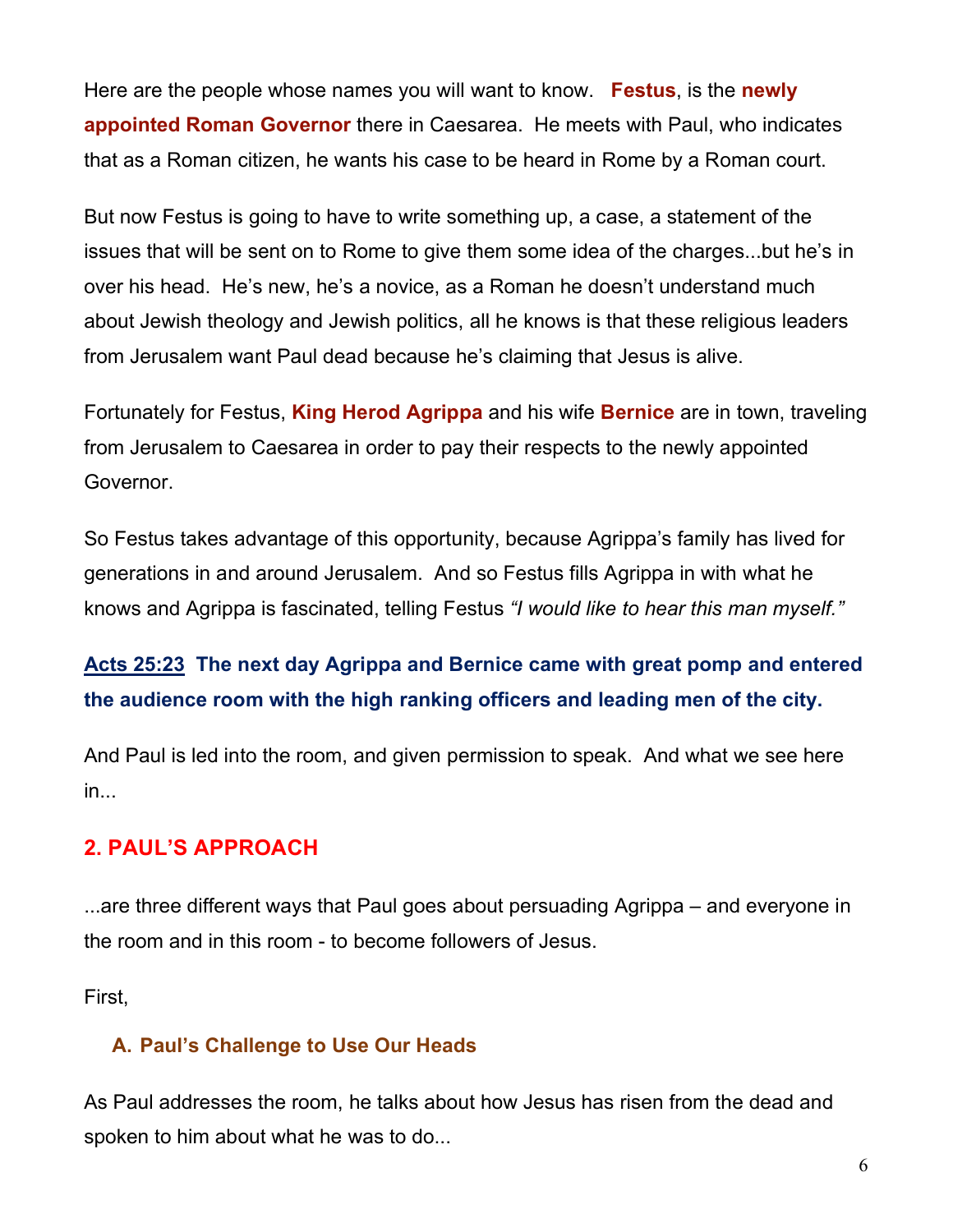And Festus, the Roman Governor, and after listening for a while, he can't take it anymore. He cuts Paul off and says,

## **Acts 26:24b "You are out of your mind, Paul!"** he shouted. **"Your great learning is driving you insane."**

In the original language what Festus is saying to Paul is that *"You're raving mad."*

But notice how Paul responds.

**Acts 26:25-26 "I am not insane, most excellent Festus," Paul replied. "What I am saying is true and reasonable. <sup>26</sup> The king is familiar with these things, and I can speak freely to him. I am convinced that none of this has escaped his notice,**  *because it was not done in a corner.*

Paul realizes that Festus would have little to no knowledge of what had transpired in and around Jerusalem during that incredible 3-year period of Jesus' ministry. And so he turns his attention to King Agrippa, because Paul is convinced that he would have been *very* familiar with Jesus and all that was being said about Him.

**Because it was not done in a corner.** What a great phrase. What a confident phrase. You don't play that card, you don't use those words unless you are confident in what you are talking about. *"Festus may not know what I'm talking about, but you do, don't you, Agrippa?"* 

They say that Herod Agrippa would have been about 8 years old when Jesus was crucified and resurrected. And Paul knew that it would have been impossible for Herod to grow up and be unaware of what had transpired *after* that weekend.

And so rather than buckling under the accusation of being "stark raving mad"....Paul says, *"No...this is reasonable...and the King knows it."*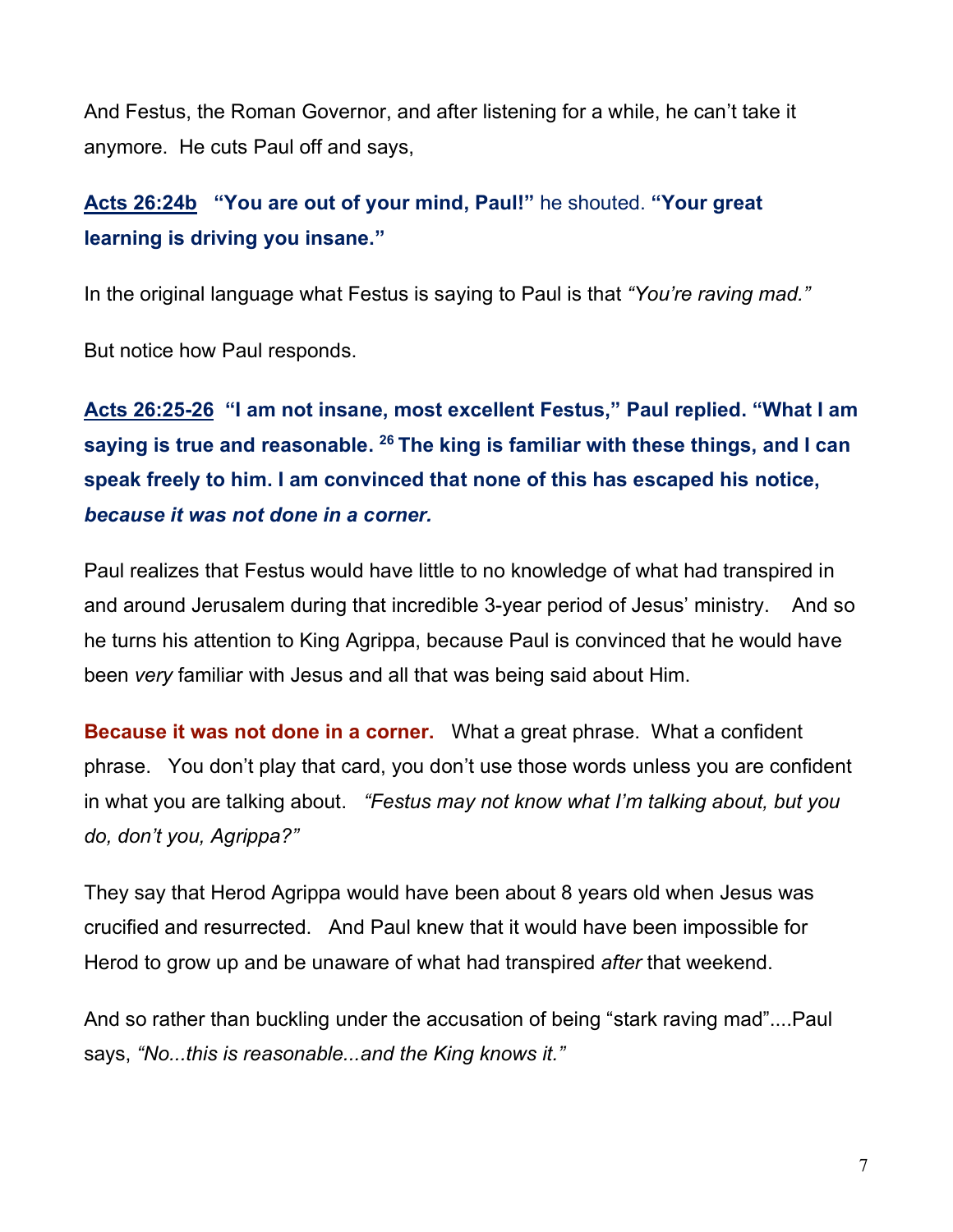The king probably knew that in the village of Nain, there was a funeral procession for a widow's son. Everybody in the village knew the son had died. They were part of the funeral procession that was taking place when Jesus came along, and raised the son from the dead...and everybody in the village knew that the son was now alive.

The king probably knew that in the town of Capernaum, a man was paralyzed, Jesus came along, and then he could walk. In Bethsaida there was a man born blind, Jesus came along, and then he could see. In Bethany Lazarus was dead, Jesus came along, and then he was alive.

And the King surely would have heard that Jesus was nailed to a cross and died there...was laid in a tomb, and rose on the third day. He would have heard how Jesus appeared to hundreds of people over the course of the next 40 days.

And these things would just be the tip of the iceberg, because in town after town, village after village...hundreds, perhaps thousands of people would have stories to share of what they had witnessed. Because none of it was done in a corner.

Paul is essentially saying to Agrippa, *"There is a lot of evidence out there, and you don't have to believe it, because people are free to believe anything they want...but you can't argue with the fact that what I'm saying is reasonable."*

Paul is challenging Agrippa – and us – to use our heads. In addition to that, there is a second challenge that I think we see here, it's found in...

#### **B. Paul's Challenge to Search Our Hearts**

So, there's another great phrase here in the midst of today's passage, it's found in verse 14 where Paul hears the voice of Jesus saying....

### **Acts 26:14b 'Saul, Saul, why do you persecute me? It is hard for you to kick against the goads.'**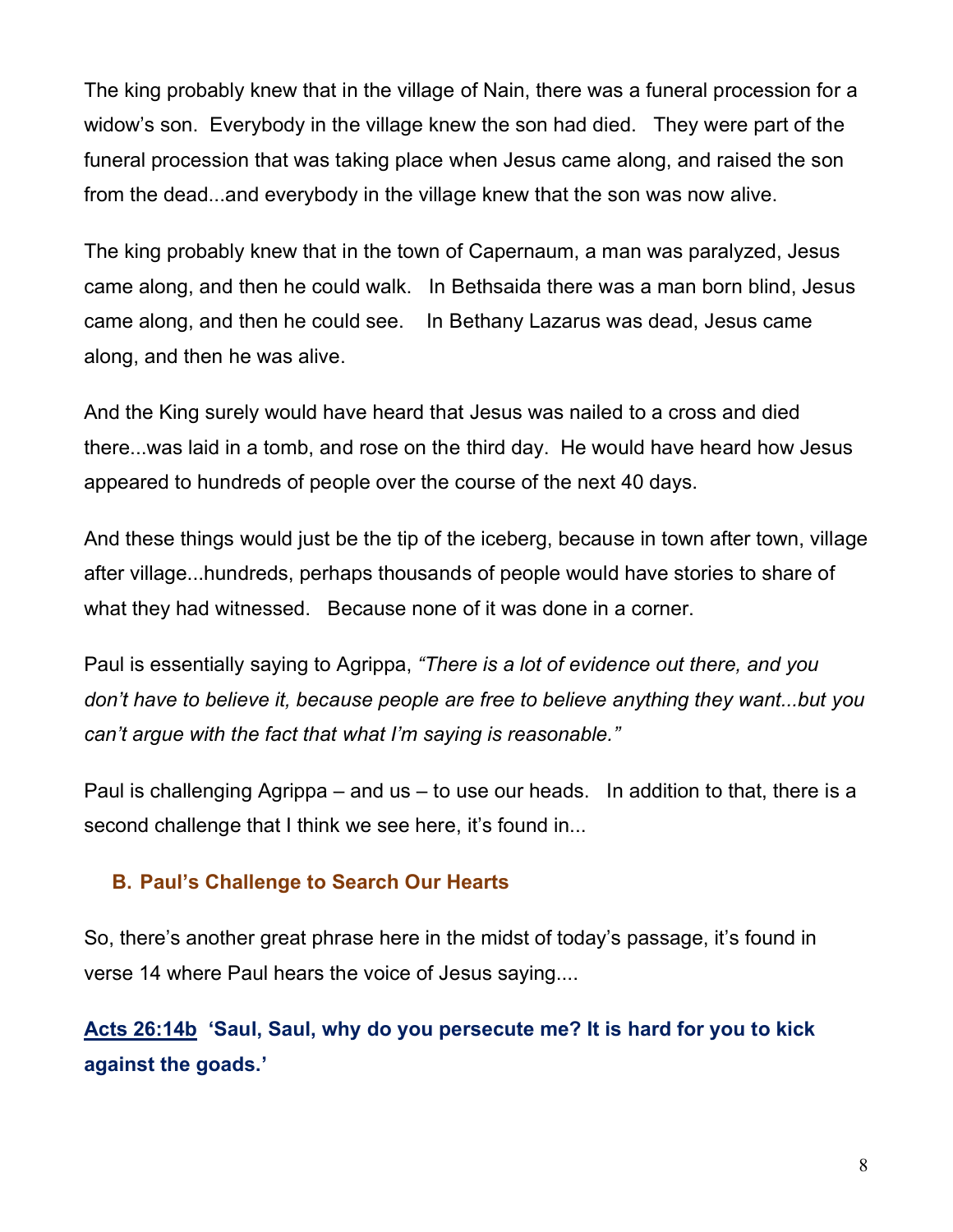Another fascinating phrase. *"It is hard for you to kick against the goads."* So what's a "goad"?

Well, a goad is a sharp stick that shepherds would be used to prod cattle or sheep and get them going in the right direction. But what's this have to do with Paul?

Well, back at the beginning of this chapter, when Paul first begins to speak, he talked about how he belonged to a strict, conservative religious group known as the Pharisees.

For the Pharisees, and none more so than Paul, obedience to God's commandments – to His laws – was everything. For Paul, obedience to God's laws would mean that he was doing life right. And in many respects, he was.

But from another passage in the Bible we know there was this time that something was working inside of Paul's heart. He talked about how he knew that this was wrong and that was wrong, and he did it anyway. He talked about how he knew the right thing to do, but couldn't bring himself to do it.

And he realizes that that his way of doing life – when it came to pleasing God - wasn't working out after all. Outwardly maybe, but in his heart he knows something is wrong.

And so Jesus meets Paul on this road and essentially says, *"Paul, you are killing yourself. You've been persecuting me, fighting me, but you feel that sharp stick don't you? I've been prodding you to stop persecuting me...goading you into following me. It is hard for you, isn't it Paul, to kick against the goads....to fight against me."*

And Paul came to realize that he was fighting against the very One who was the answer to what was churning inside.

Paul had been relentless in trying to stick it to Jesus, and he eventually came to see that he was only just sticking it to himself. And so in this audience room, Paul shares his personal experience of what Jesus said to Him in getting him to search his heart.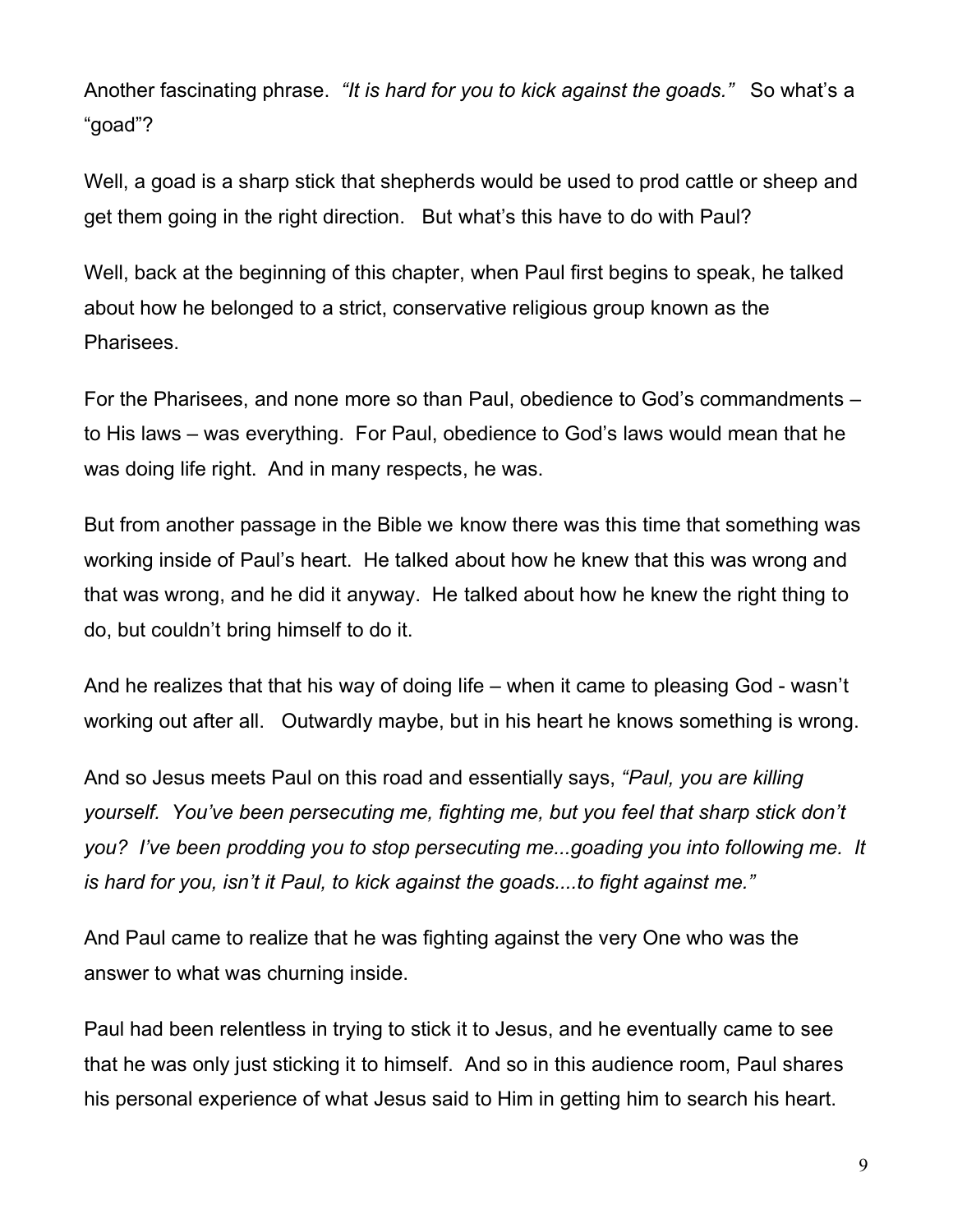And one more challenge that I think we can see in this passage, it's...

### **C. Paul's Challenge to Search The Bible**

It's found in verse 27 where Paul says...

#### **Acts 26:27 King Agrippa, do you believe the prophets? I know you do."**

See, Paul is saying that following Jesus make rationale sense, it makes emotional sense...and it also makes Biblical sense. Paul thought that he knew the Scriptures, and I'm sure that he did. But once his mind and his heart came together, the Scriptures came alive for him.

The things that Isaiah and Daniel and Ezekiel and others foretold...Paul had to have seen and understood what had been written about the coming Messiah in a way that he never had before. And he's trying to persuade Agrippa to search the Scriptures: *"Read what the prophets wrote, and see if it doesn't come together for you."* 

And while at this point the New Testament has yet to come together, the story of Jesus' life, death and resurrection would have been repeated and recorded and was out there for anyone who wanted to know more.

Paul is looking to persuade all who are listening, Agrippa, Bernice, Festus, the dignitaries, you and me...to follow Jesus. Embrace His way of doing life. In light of all of this, what do you see as...

#### **3. YOUR NEXT STEP**

If you're one that has yet to be persuaded to leave behind your way of doing life and embrace Jesus' way of doing life, then the next step that Jesus would have you take would be to *"Use your head, search your heart, search the Bible."*

And can I just share with you my experience as one who had no interest in being persuaded to embrace Jesus' way of doing life?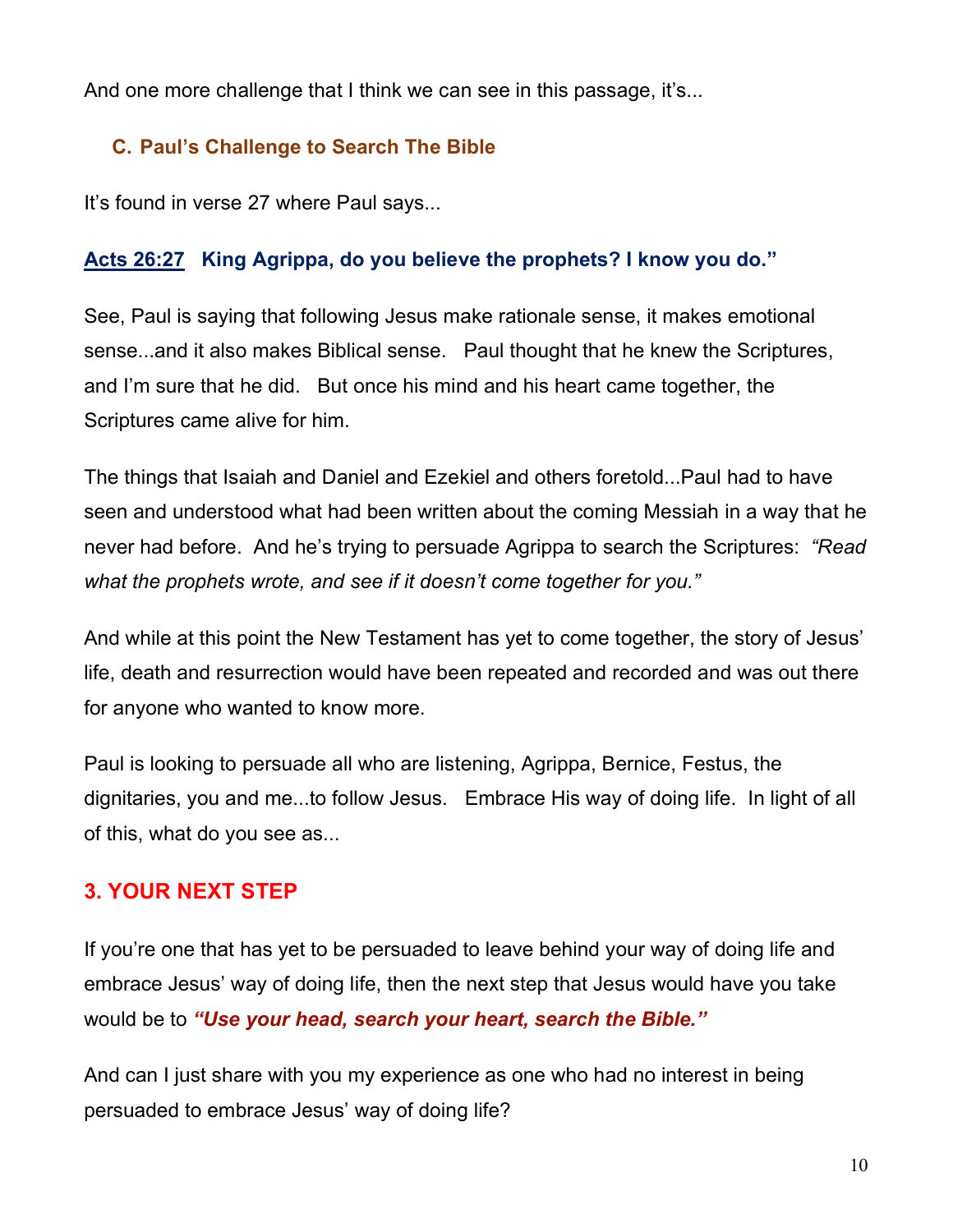As a late teen and then young adult, my exposure to "the evidence" – that which was not done in a corner - came from observing those who I saw as Christians. My exposure to Christians didn't come so much from personal encounters...I didn't run in that world as a teenage or young adult....but as best as I can remember, my exposure to Christians came from – to be honest - what I saw on TV. There are today and there were then religious shows on TV.

And let me acknowledge that sometimes we only see what we want to see, but to me it seemed like every Christian on TV looked the same...perfect hair, perfect make-up, everybody singing in perfect harmony. I was trying to figure out to describe this, and the best word I could come up with was "slick." I remember everything that I saw looking so slick, and I wasn't looking for slick, I was looking for "real."

And it wasn't until I started attending church here at Five Forks that I saw Christians that looked real. I saw men and women who followed Jesus with an attitude of humility, admitting areas of brokenness (we're not perfect)...following Jesus and not always getting it right, but genuine about wanting to get it right.

It opened up a whole new world, and as I looked around and began considering the evidence, I found that this isn't a mindless religion, but there are a lot of smart, thoughtful people in this church and around the world who have asked the hard questions and done an honest search, and have become committed followers of Jesus.

I would just like to encourage you, more than that, to challenge you to use your head...look around and see the evidence supporting Jesus' way of doing life. Look at lives that have been changed...because people's lives are not lived in a corner...we see who people were...we see people change – sometimes dramatically, sometimes subtly – but lives do change for those who have been persuaded to follow Jesus.

But don't just look around you, look inside of you. Your way of doing life...how's that working out for you? And don't think that as long as your life isn't a train wreck, then you must be doing okay. I came across this interview that *Rolling Stone* magazine did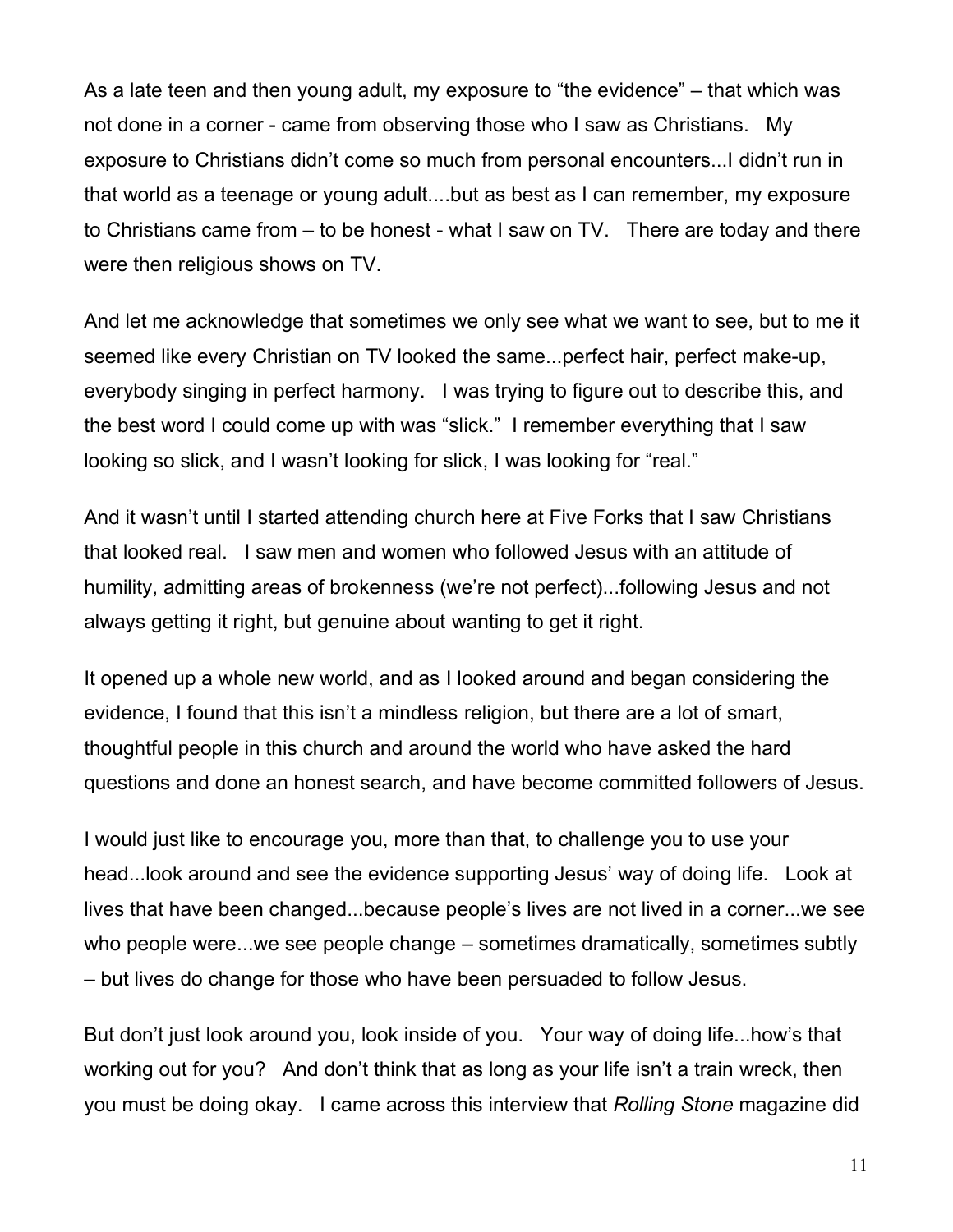with actor Brad Pitt years ago. Some of you are aware that Brad Pitt has found incredible success *and wealth* as an actor.

In the midst of the interview, Pitt was lamenting the numbing of our souls, and interestingly, the decay of spirituality. And when asked what should be done about it, here was Pitt's response:

*"Hey man, I don't have those answers yet. The emphasis is on success and personal gain. (Smiles). I'm sitting in it, and I'm telling you that's not it. I'm the guy who's got everything. I know. But I'm telling you, once you get everything, then you're just left with yourself. I've said it before and I'll say it again: It doesn't help you sleep any better, and you don't wake up any better because of it. Now, no one's going to want to hear that. I understand it. I'm sorry I'm the guy who's got to say it. But I'm telling you."* 

Those could be the words of Paul. He was sitting in it...a Pharisee of Pharisees...but he knew something wasn't right. And that goad that was sticking Paul sounds like it was sticking Brad Pitt as well. And maybe it's been sticking you.

Maybe you've been kicking and resisting Jesus...and in doing so, only sticking it to yourself. Jesus is challenging you to search your heart, and recognize that success and personal gain is not "it."

Finally, let me encourage you to search the Bible. There was an Anglican preacher named Dick Lucas, and someone once came to him and said, *"Dick, I'm a skeptic, but if you can give me an airtight argument for the truth of Christianity, then I can believe."* And Lucas said, *"Well, what if God didn't send an airtight argument, but instead sent an airtight person?"* And the guy said, *"What do mean?"* And Lucas said, *"I challenge you to read the gospels and get to see what Jesus did and what Jesus said, and it's possible you'll come to believe that He is who He says He is."*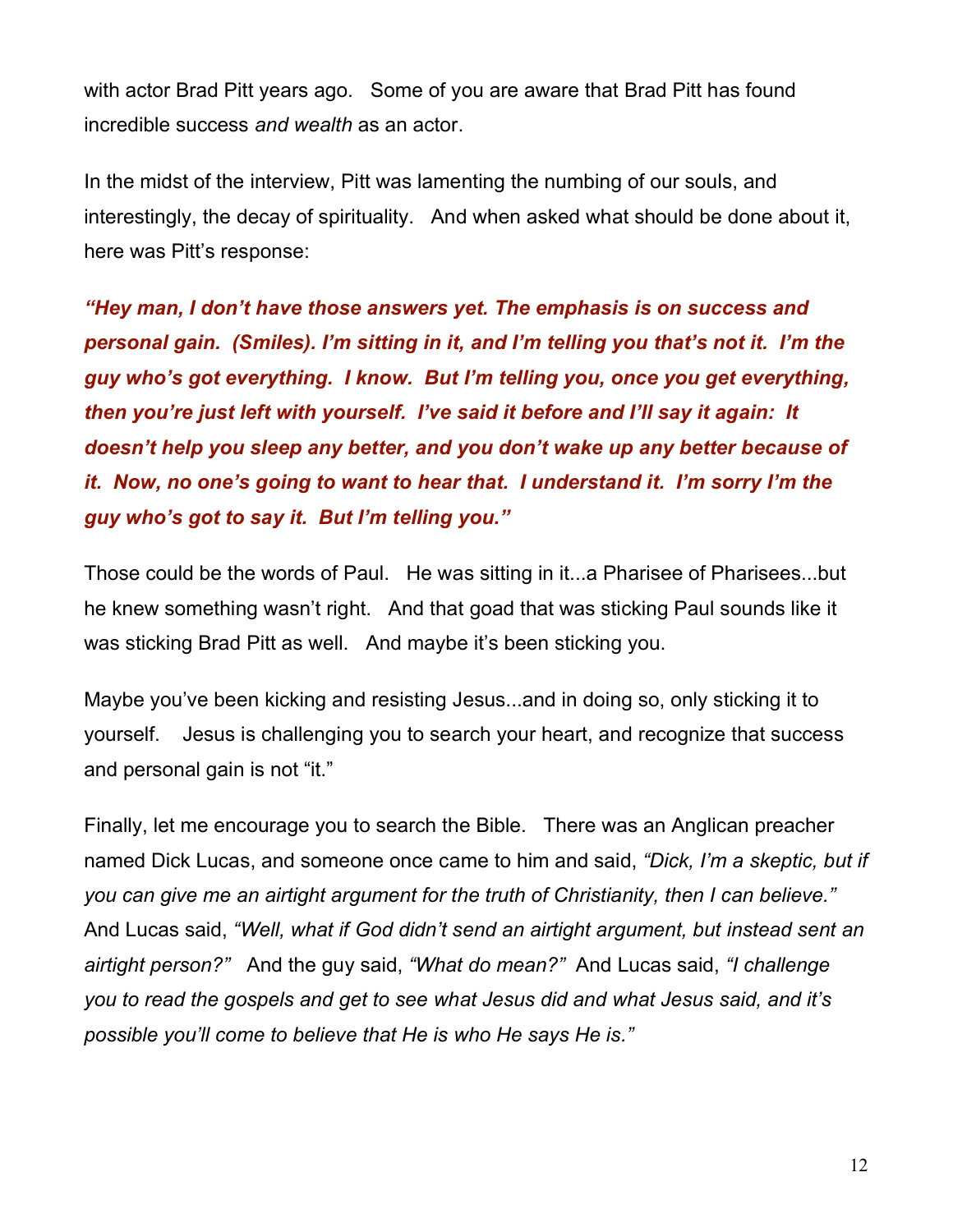You see, when you thoughtfully consider how Jesus lived, His character, and the brilliance of what He taught, the mind and the heart come together and the Bible comes alive and helps make sense of everything.

As always, I would welcome the opportunity to follow up on any of this or all of this if you'd like. I'm easy to reach, just call the church office or shoot me an email and we can set up a time to meet, and you can tell me your story and where you're at...and we'll go from there.

Now, some of you have already taken this first step, and you're not looking to be persuaded, you're looking to do the persuading. And so that's the next step for some of you: **Consider how to be persuasive.**

It's been said that to the degree you've been persuaded, to that degree you will be willing to persuade others. Are you confident that Jesus' way of doing life is the only way of doing life? If so, share with others what evidence has been meaningful to you. What change can you point to in your life...change not done in a corner but evident to yourself and to those around you?

What can you share about your inner struggle? Did you kick against the goads, do you remember resisting Jesus and if so, how did you come to recognize this in your heart? And how did Jesus walk you through it?

What are your "go-to" Bible passages that you are ready to share with anyone you might be looking to persuade? I have about 3 or 4 that I have ready depending upon the circumstances. I know them, I can explain them, and Jesus can use them to help persuade someone to follow Him by embracing His way of doing life. If you're interested, I've asked Julie to list them in the bulletin, and again, feel free to contact me if you'd like to talk about these passages or share with me your "go-to" passages, I've love to hear them and maybe learn from you.

This passage that we've looked at is fascinating I believe, as I said, there's a lot going on here, but Paul sees an opportunity and takes advantage of it. My prayer for myself